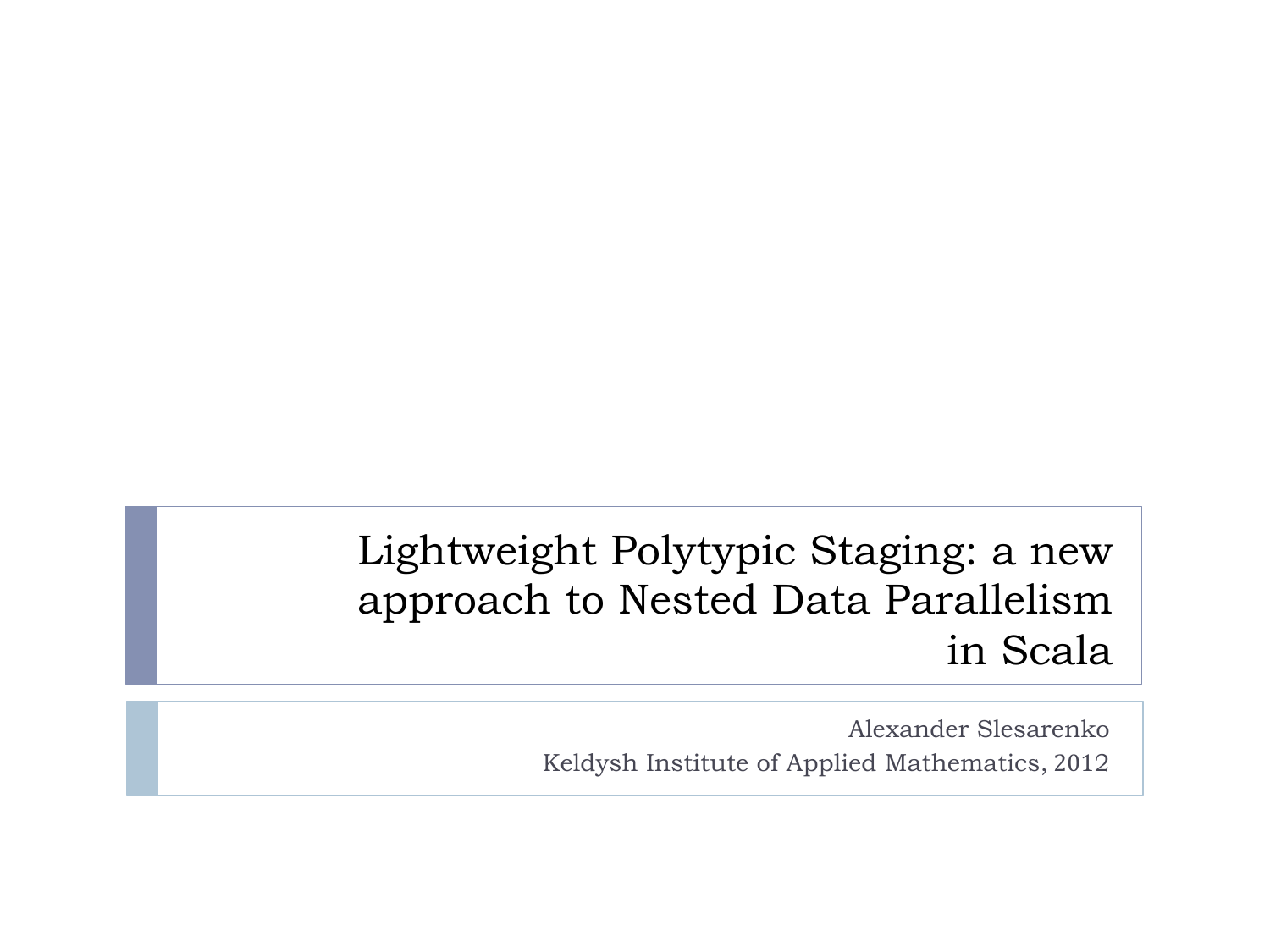## The Domain - Nested Data Parallelism

#### $\triangleright$  The original idea

- ▶ Guy Blelloch, Gary Sabot: in the early 90's ([1] is a good starting point)
- $\triangleright$  NESL proof of concept (first order, interpreted language)
- ▶ Generalizations (90's 00's)
	- ▶ Chakravarty, Keller, S. P. Jones et al. (5 or 6 papers)
	- ▶ Data Parallel Haskell higher-order, compiled language [2]
	- **Language extension with special syntax**
- ▶ A big promise but still in research

[1] Guy E. Blelloch. *Vector models for data-parallel computing.*  MIT Press, Cambridge, MA, USA, 1990 [2] Simon Peyton Jones, Roman Leshchinskiy, Gabriele Keller, and Manuel M. T. Chakravarty. *Harnessing the Multicores: Nested Data Parallelism in Haskell*, 2008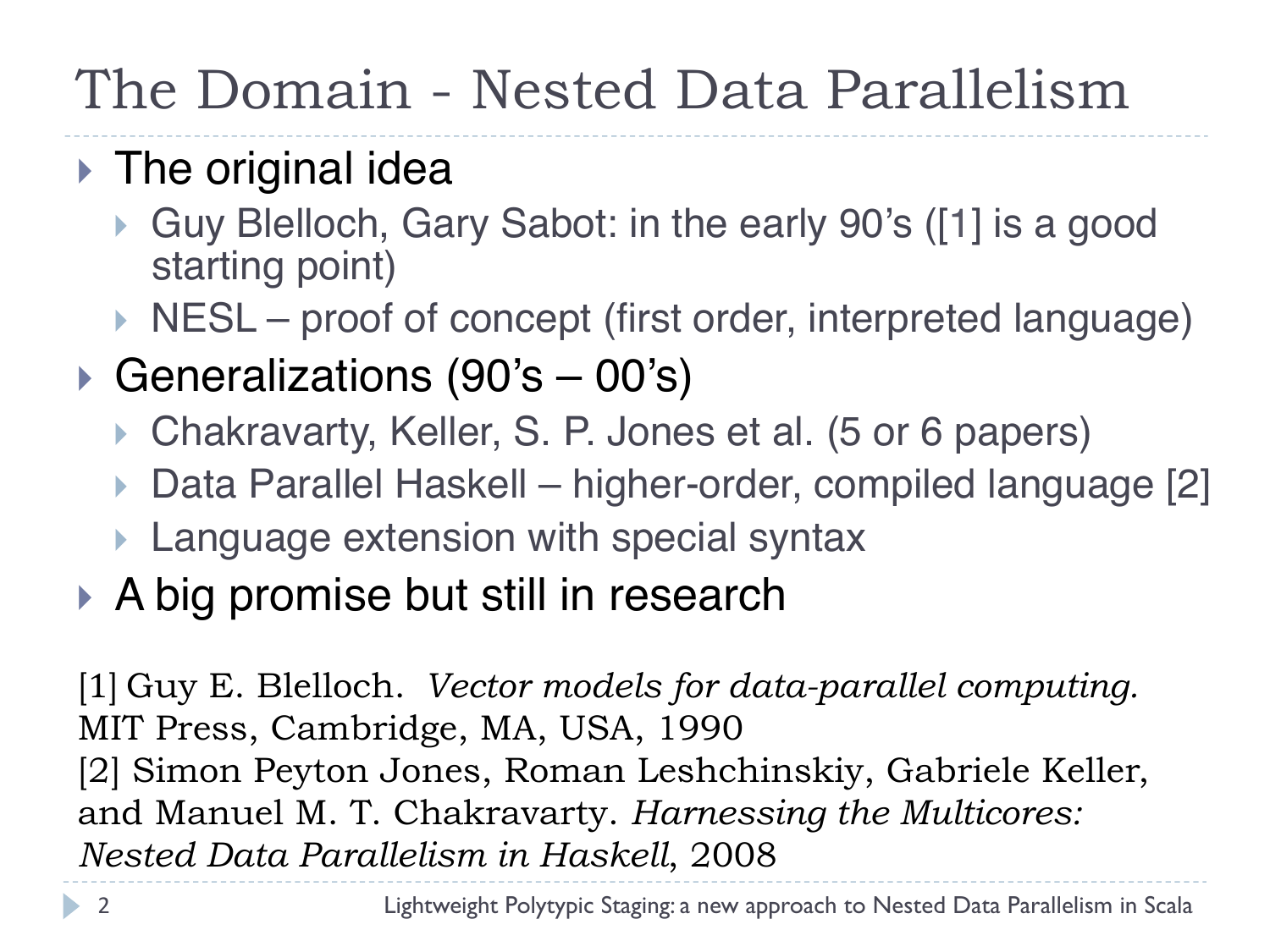Motivation: NDP as an embedded DSL

- ▶ NDP is not a "silver bullet"
- **▶ Some applications fit to the model but others don't**
- ▶ For those that **fit** we want high-level declarative language
- IDEALLY: **If it is expressible then it is automatically vectorizable** (with asymptotic work-efficiency)
- ▶ Should interact with other DSLs and the host language
- ▶ Yet another tool in the Scala toolbox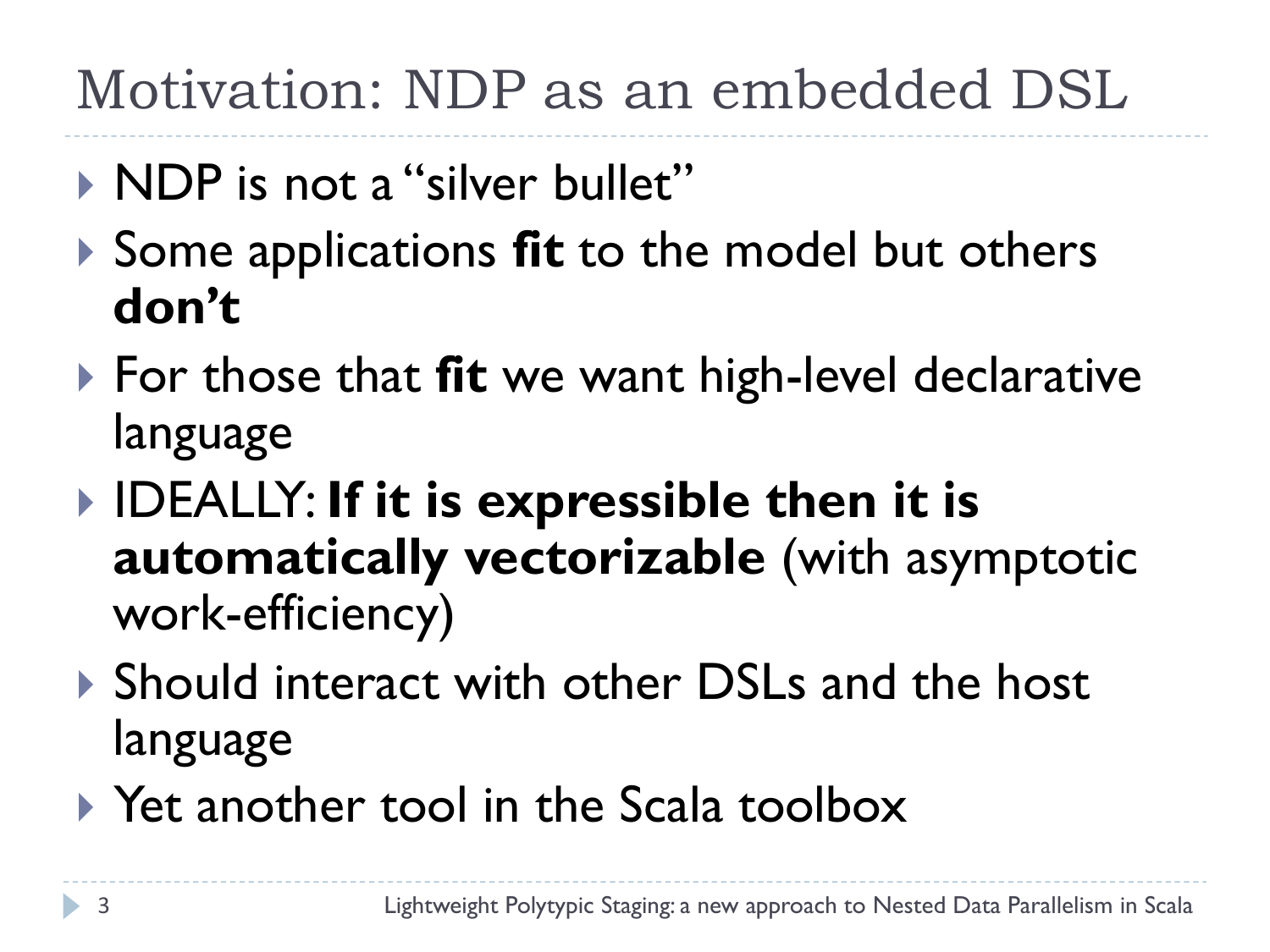| <b>DSL</b>                  | <b>Monotypic (traditional)</b>                                                    | Polytypic (data type generic) |
|-----------------------------|-----------------------------------------------------------------------------------|-------------------------------|
| <b>Shallow</b><br>embedding | $\checkmark$ Ordinary types and<br>functions<br>$\checkmark$ Execution on the JVM |                               |
| Deep<br>embedding           |                                                                                   |                               |

 $\blacktriangleright$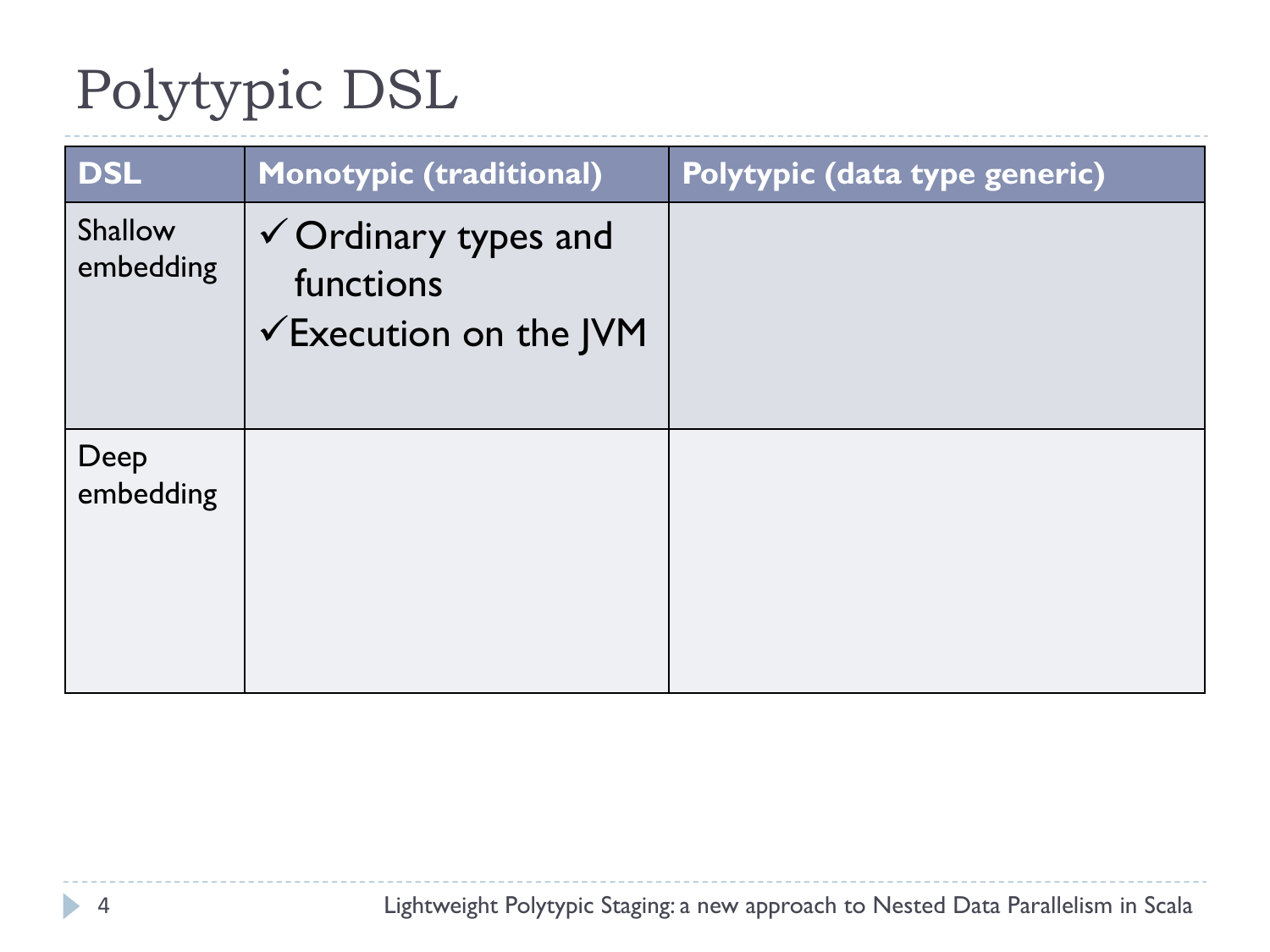| <b>DSL</b>           | <b>Monotypic (traditional)</b>                                                                                                          | Polytypic (data type generic) |
|----------------------|-----------------------------------------------------------------------------------------------------------------------------------------|-------------------------------|
| Shallow<br>embedding | $\checkmark$ Ordinary types and<br>functions<br>$\checkmark$ Execution on the JVM                                                       |                               |
| Deep<br>embedding    | $\checkmark$ Ordinary types and<br>functions<br>$\checkmark$ Staging + transform<br>$\checkmark$ Execution on XXX<br>by code generation |                               |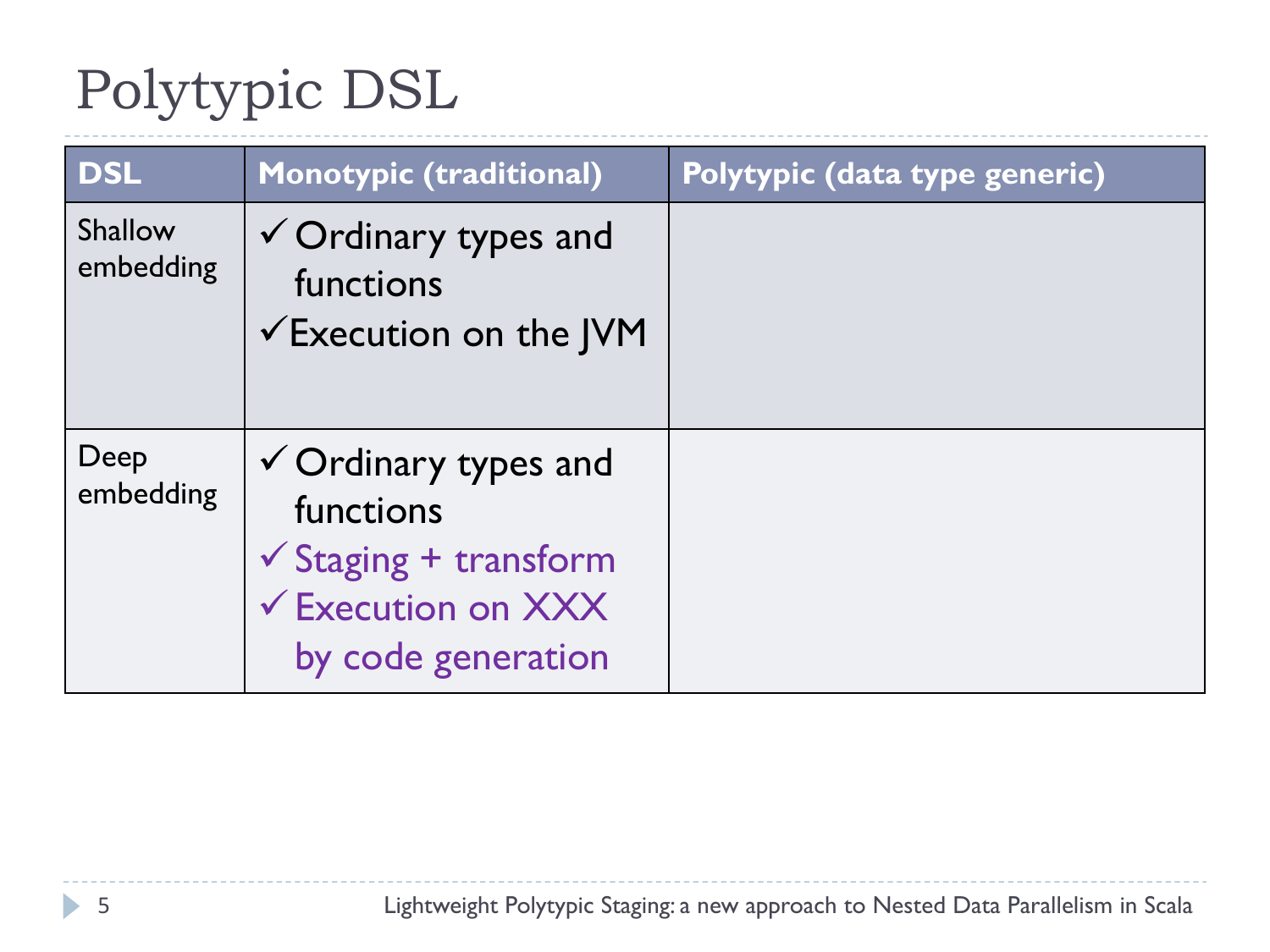| <b>DSL</b>           | <b>Monotypic (traditional)</b>                                                                                                          | Polytypic (data type generic)                                                         |
|----------------------|-----------------------------------------------------------------------------------------------------------------------------------------|---------------------------------------------------------------------------------------|
| Shallow<br>embedding | $\checkmark$ Ordinary types and<br>functions<br>$\checkmark$ Execution on the JVM                                                       | $\checkmark$ Type-indexed types and<br>functions<br>$\checkmark$ Execution on the JVM |
| Deep<br>embedding    | $\checkmark$ Ordinary types and<br>functions<br>$\checkmark$ Staging + transform<br>$\checkmark$ Execution on XXX<br>by code generation |                                                                                       |

h,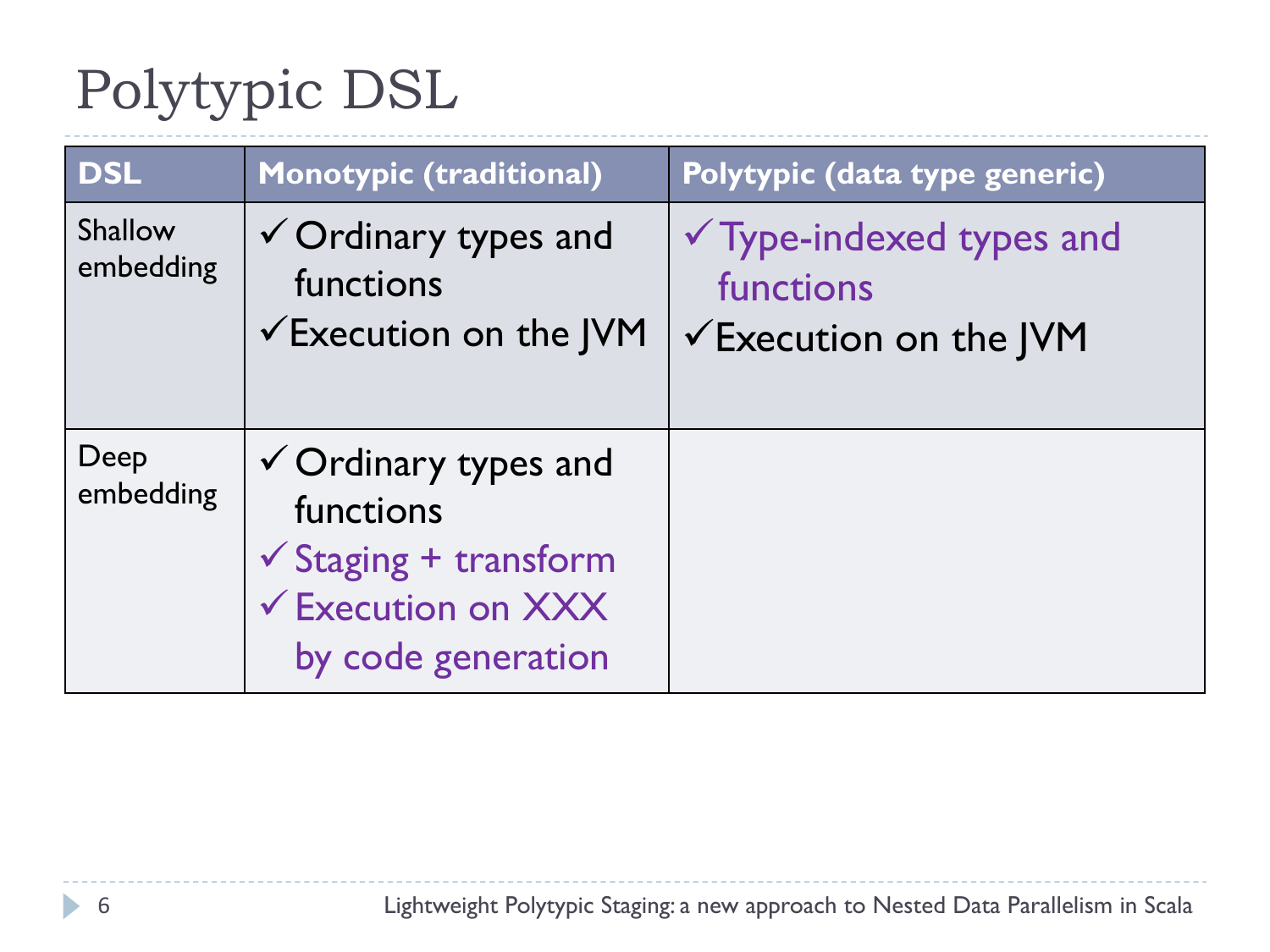| <b>DSL</b>           | Monotypic (traditional)                                                                                                             | Polytypic (data type generic)                                                                                                    |
|----------------------|-------------------------------------------------------------------------------------------------------------------------------------|----------------------------------------------------------------------------------------------------------------------------------|
| Shallow<br>embedding | √ Ordinary types and<br>functions<br>$\checkmark$ Execution on the JVM                                                              | $\checkmark$ Type-indexed types and<br>functions<br>√Execution on the JVM                                                        |
| Deep<br>embedding    | $\checkmark$ Ordinary types and<br>functions<br>$\checkmark$ Staging + transform<br><b>√ Execution on XXX</b><br>by code generation | $\checkmark$ Type-indexed types and<br>functions<br>$\checkmark$ Staging + transform<br>√ Execution on XXX by code<br>generation |

In the implementation we need "the best" of the two worlds

- ▶ Type-indexed types from generic programming
- $\blacktriangleright$  Staged execution from deep embedding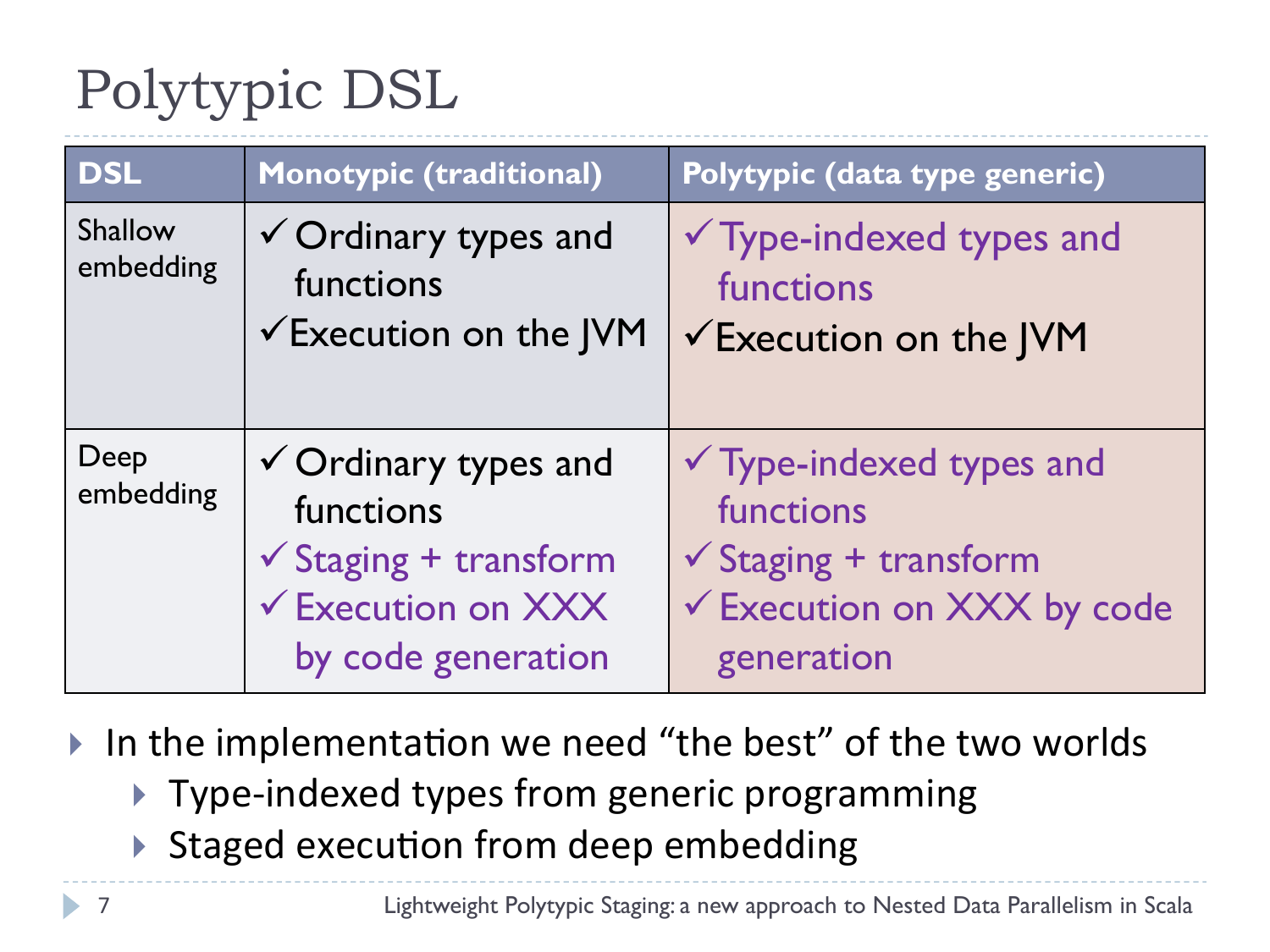| <b>DSL</b>           | <b>Monotypic (traditional)</b>                                                                                    | Polytypic (data type generic)                                                                                                                     |
|----------------------|-------------------------------------------------------------------------------------------------------------------|---------------------------------------------------------------------------------------------------------------------------------------------------|
| Shallow<br>embedding | √ Ordinary types and<br>functions<br>$\checkmark$ Execution on the JVM                                            | $\checkmark$ Type-indexed types and<br>functions<br><del>V</del> Execution on the JVM                                                             |
| Deep<br>embedding    | √ Ordinary types and<br>functions<br>$\checkmark$ Staging + transform<br>← Execution on XXX<br>by code generation | V Type-invexed types and<br>Polytypic<br><b>Staging</b><br><u>எ</u> orm<br>Stagne<br>Execution<br><b>Nested Data</b><br>Parallelism<br>generation |

In the implementation we need "the best" of the two worlds

- ▶ Type-indexed types from generic programming
- $\triangleright$  Staged execution from deep embedding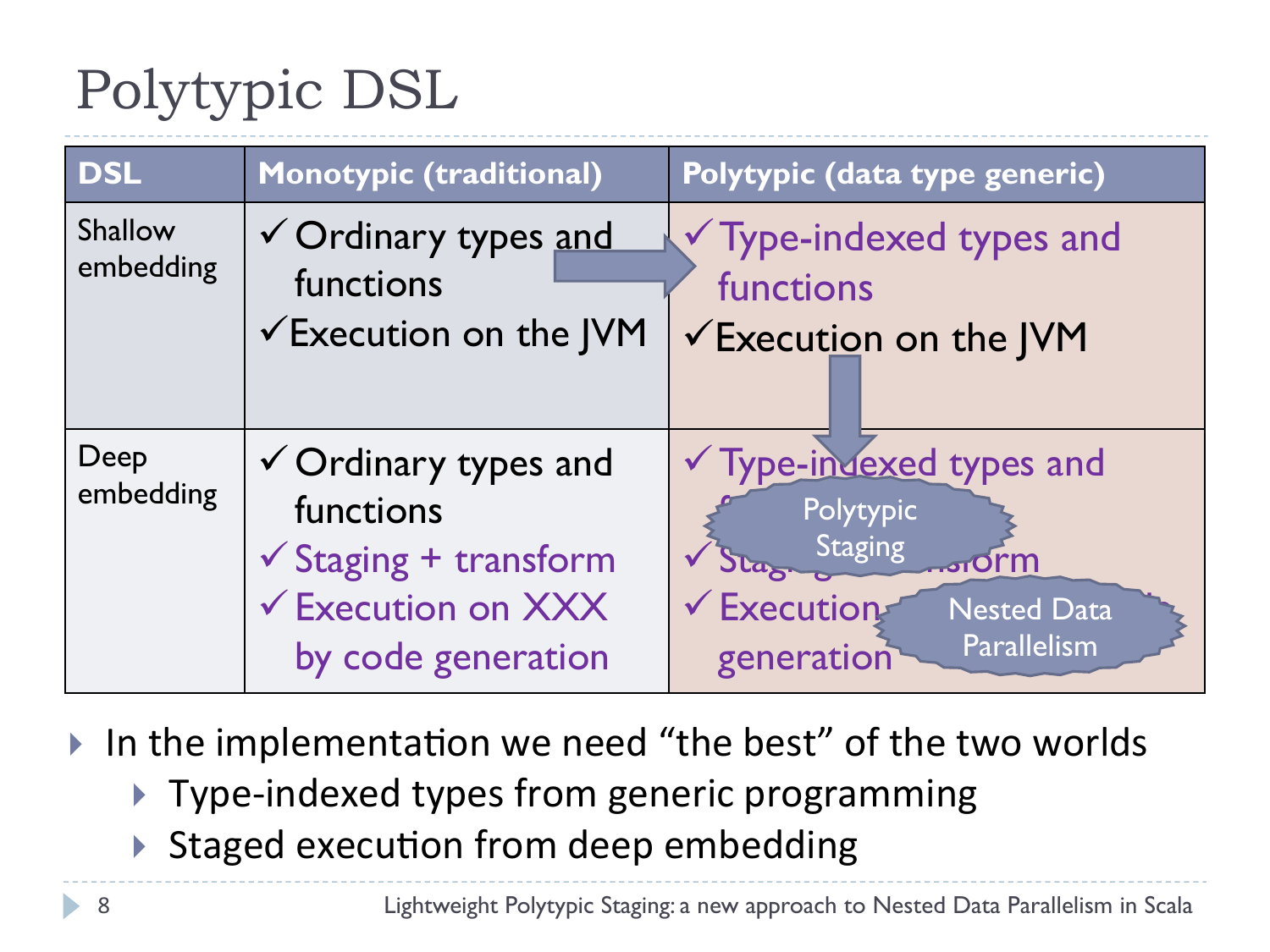#### Framework: Polymorphic Embedding of DSLs

```
type Rep[A] // abstract type constructor of representations
type PA[A] = Rep[PArray[A]]trait PArray[A] { // parallel array (to express parallelism)
 		def	length:	Rep[Int]	
  		def	map[R](f:	Rep[A]	=>	Rep[R]):	PA[R]	
  		def	zip[B](b:	PA[B]):	PA[(A,B)]	
       …	
}
type Vector = PArray[Float] // parallel array
```

```
def dotProduct(vec1: Rep[Vector], vec2: Rep[Vector]): Rep[Float] =
  sum((vec1 zip vec2) map { case Pair(v1,v2) => v1 * v2 })
```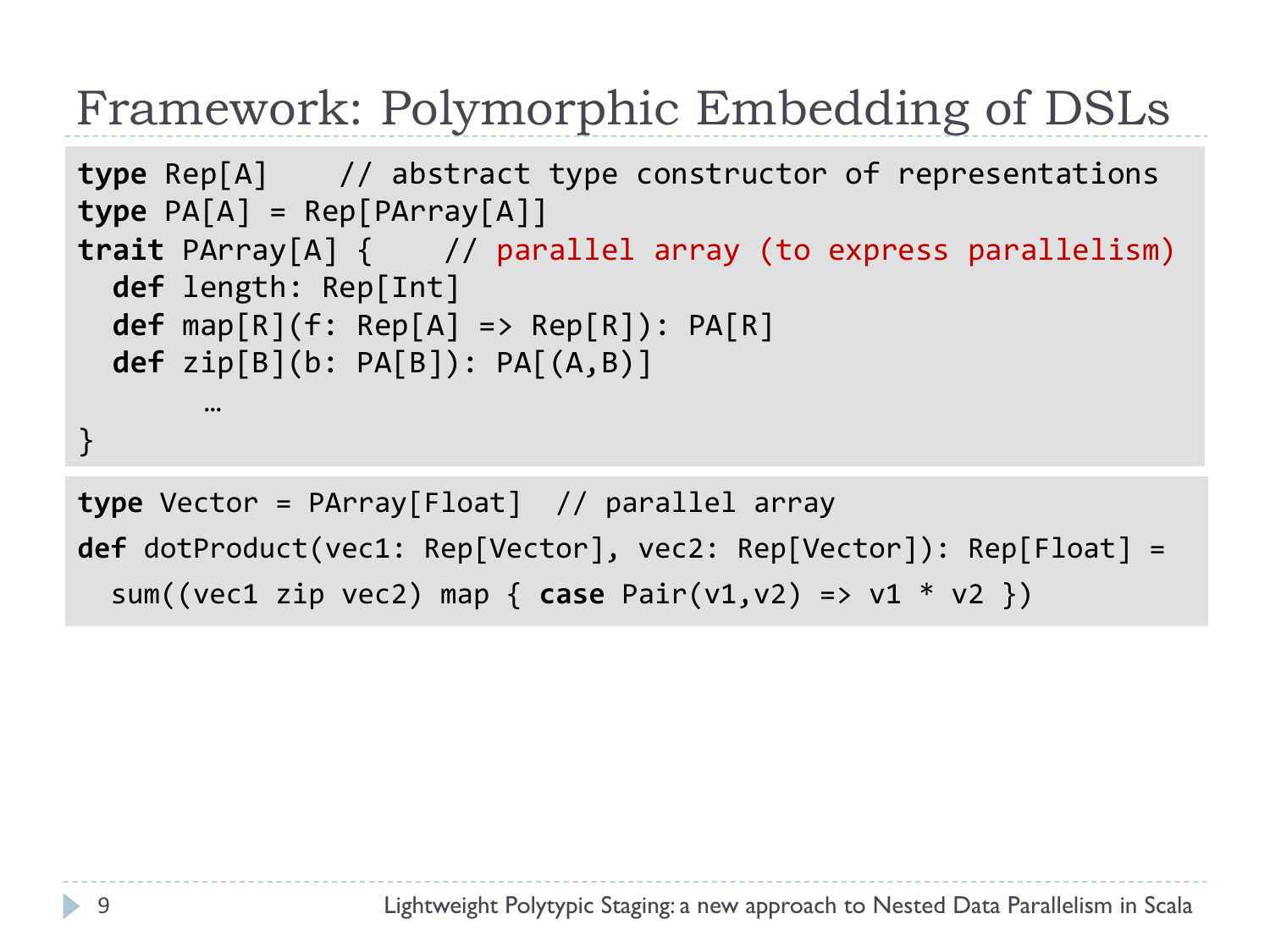## Framework: Polymorphic Embedding of DSLs

**type** Vector = PArray[Float] // parallel array **type** Rep[A] // abstract type constructor of representations **type** PA[A] = Rep[PArray[A]] **trait** PArray[A] { // parallel array (to express parallelism) **def** length: Rep[Int]  $\text{def map}[R](f: Rep[A] \Rightarrow Rep[R])$ :  $\text{PA}[R]$  **def** zip[B](b: PA[B]): PA[(A,B)] … } • The same code • Two implementations • Equivalent semantics

```
def dotProduct(vec1: Rep[Vector], vec2: Rep[Vector]): Rep[Float] =
```
sum((vec1 zip vec2) map { case Pair(v1,v2) => v1 \* v2 })

| <b>Shallow Embedding</b>                             | <b>Deep Embedding</b>                             |
|------------------------------------------------------|---------------------------------------------------|
| type $Rep[A] = A$                                    | $\text{type Rep}[A] = \text{Exp}[A]$              |
| √Should be simple, good for<br>testing and debugging | $\checkmark$ Should generate an efficient<br>code |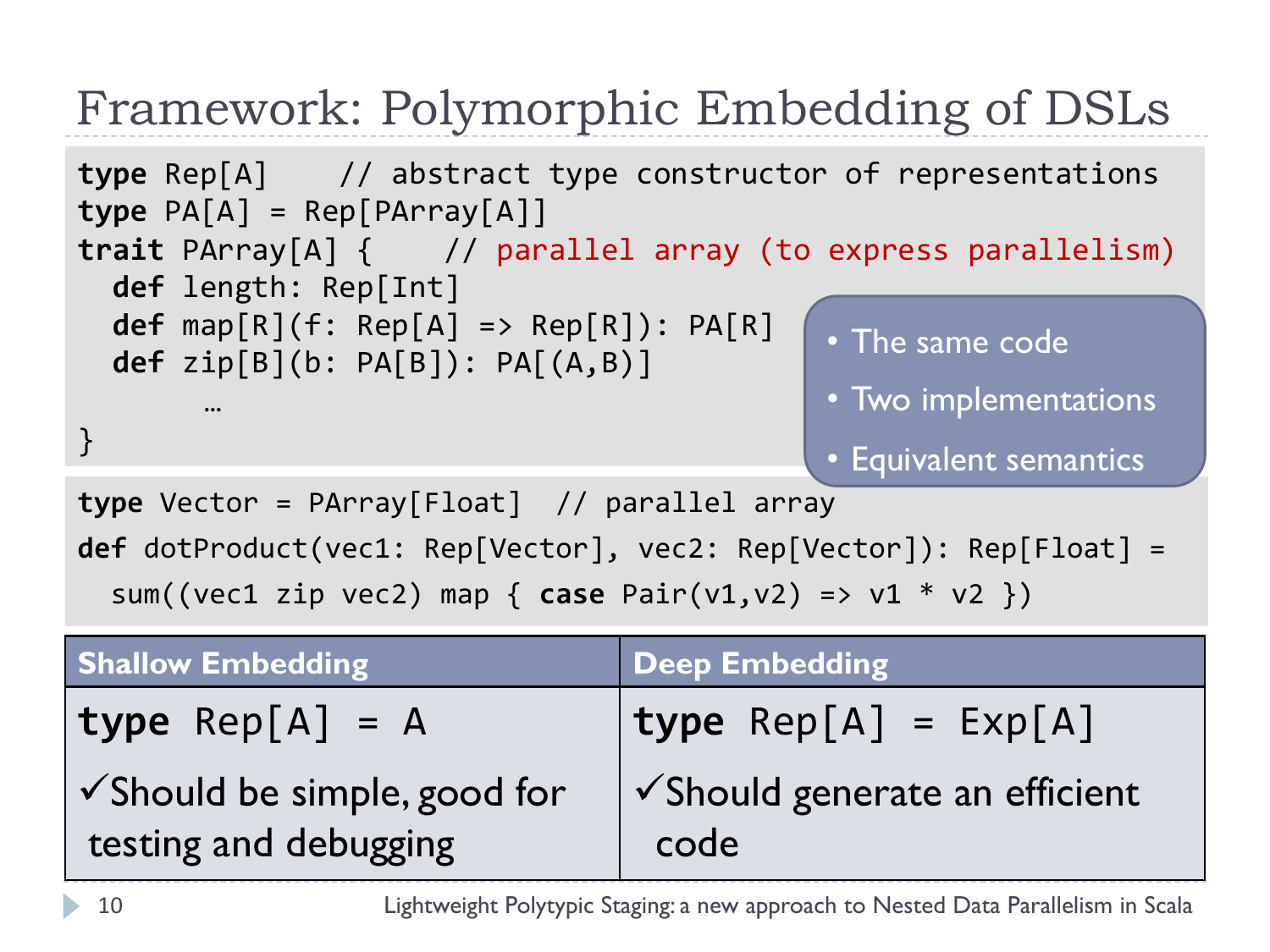## The Key Idea – flattening transformation



- ▶ The data might be irregular
- ill-balanced and not very parallel at top level
- 
- regular after flattening
- Balanced chunking
- The one we want to write  $\longrightarrow$  The one we want to run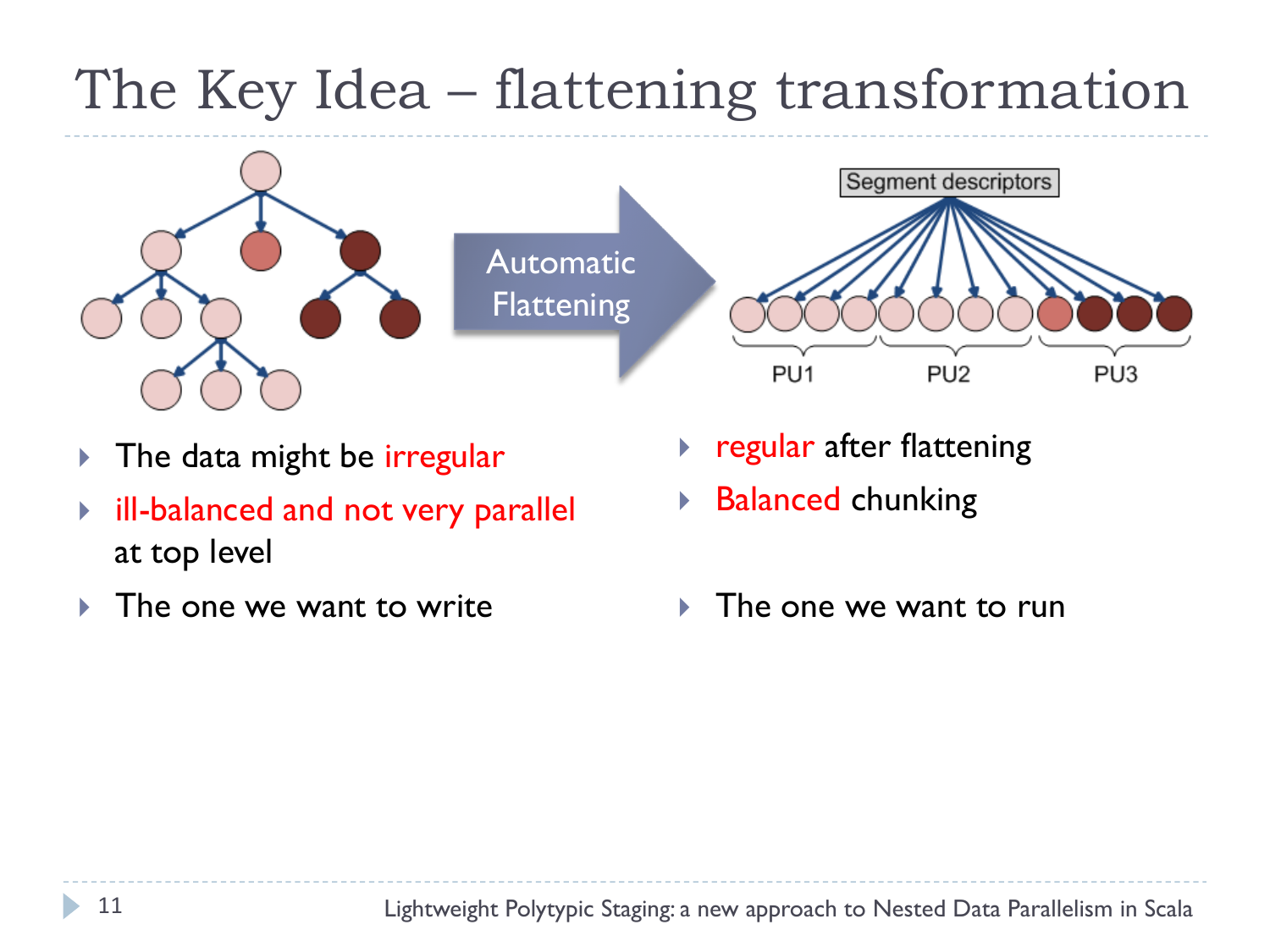## The Key Idea – flattening transformation



- The data might be irregular
- ill-balanced and not very parallel at top level
- 



- regular after flattening
- Balanced chunking
- The one we want to write  $\longrightarrow$  The one we want to run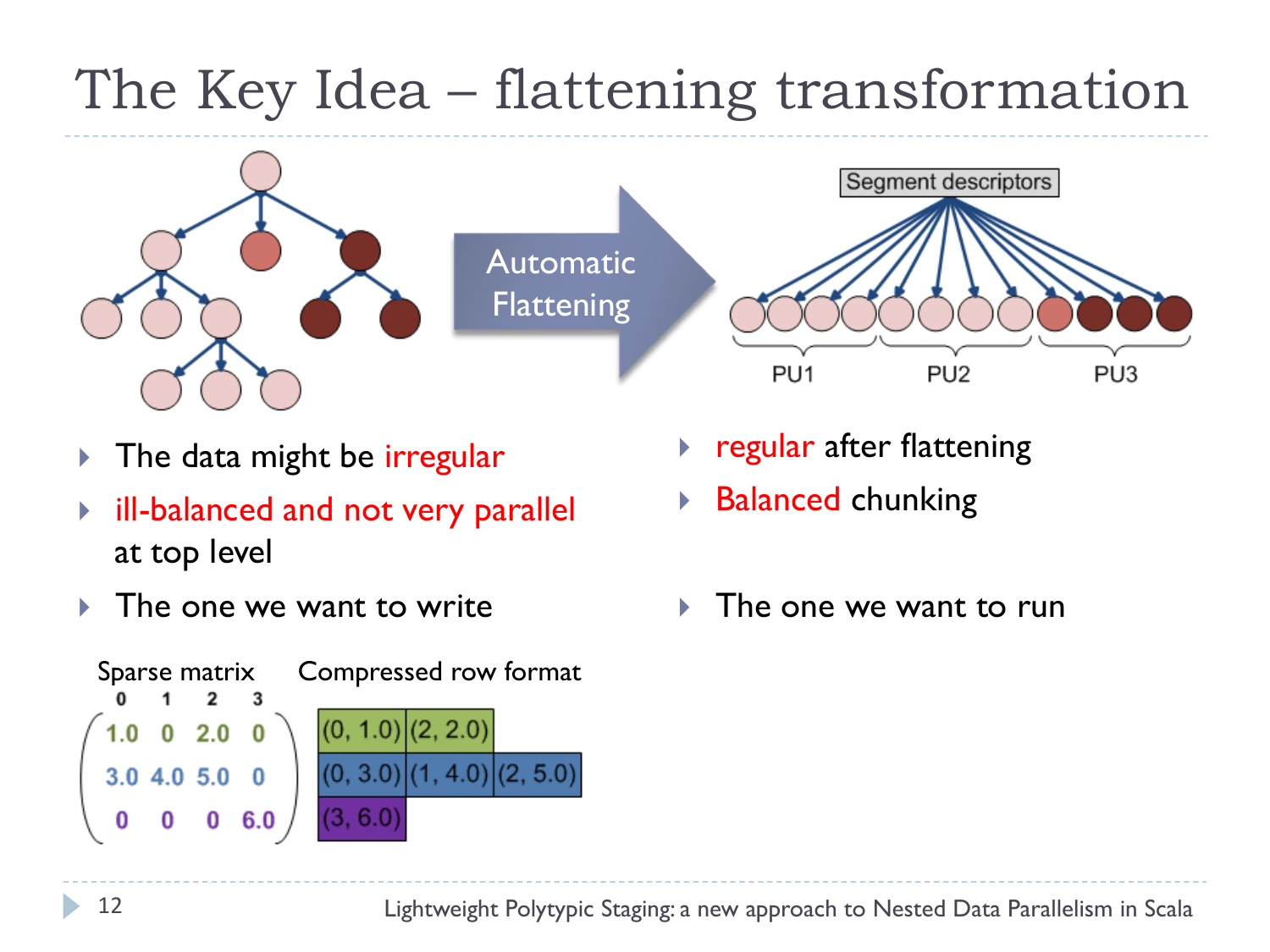## The Key Idea – flattening transformation



- The data might be *irregular*
- ill-balanced and not very parallel at top level
- $\triangleright$  The one we want to write  $\triangleright$  The one we want to run



- regular after flattening
- Balanced chunking
- 

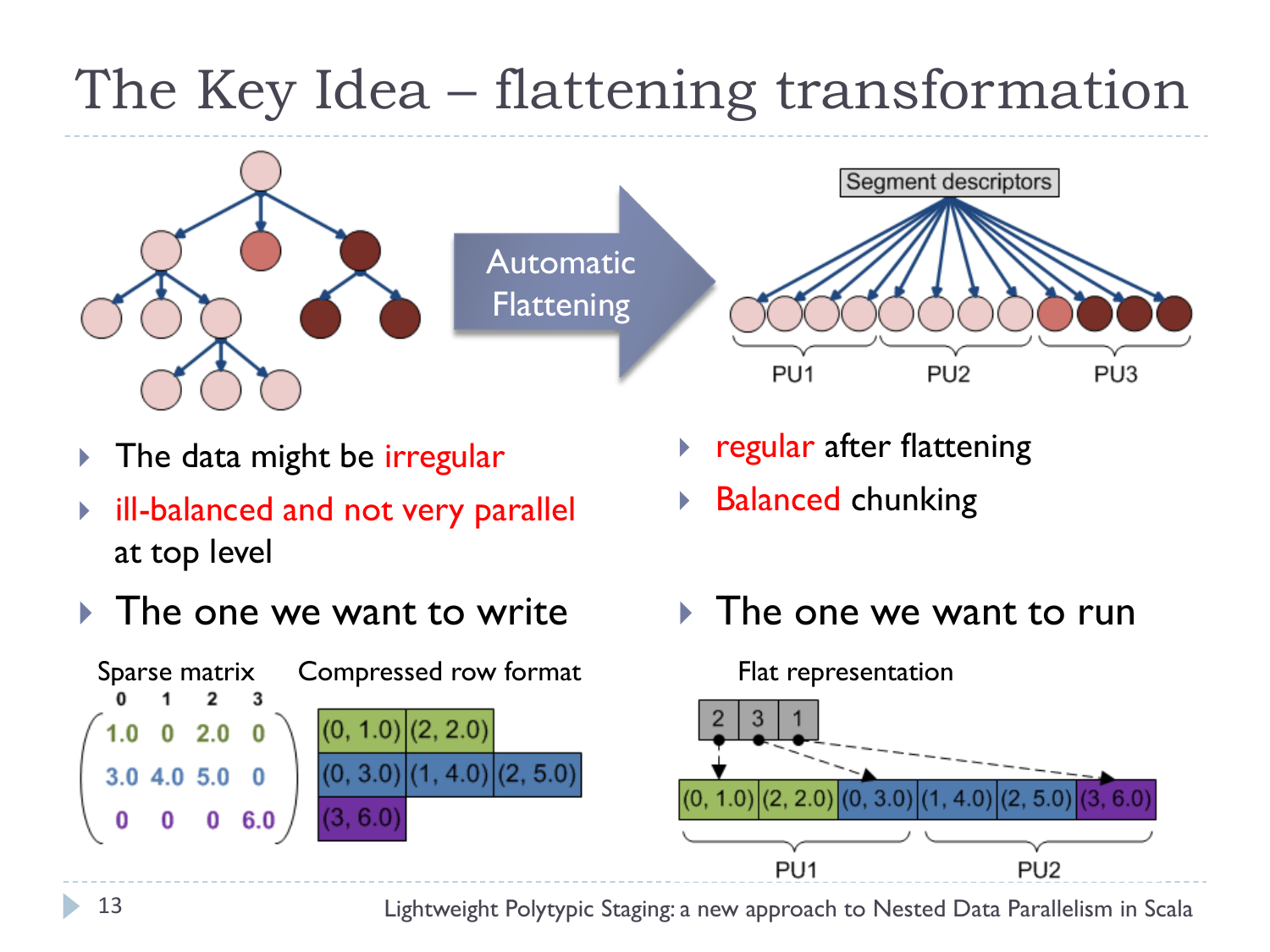## How flattening happens

| <b>Nested Code</b>                                                                | <b>Flattened Code</b>                                                                                     |
|-----------------------------------------------------------------------------------|-----------------------------------------------------------------------------------------------------------|
| $p: A \Rightarrow B$ // primitive                                                 | <b>type</b> $PA[A] = PArray[A]$<br>$p^{\wedge}$ : PA[A] => PA[B] // p-lifted                              |
| def g(as: PA[A]) = as map $p \longrightarrow$ def g(as: PA[A]) = $p^{\wedge}(as)$ |                                                                                                           |
| def h(m: PA[PA[A]])<br>$=$ m map g                                                | def h(m: PA[PA[A]])<br>$=$ m map g<br>= m $map p^{\wedge}$ // inline g<br>$= p^{\wedge \wedge}(m)$ // ??? |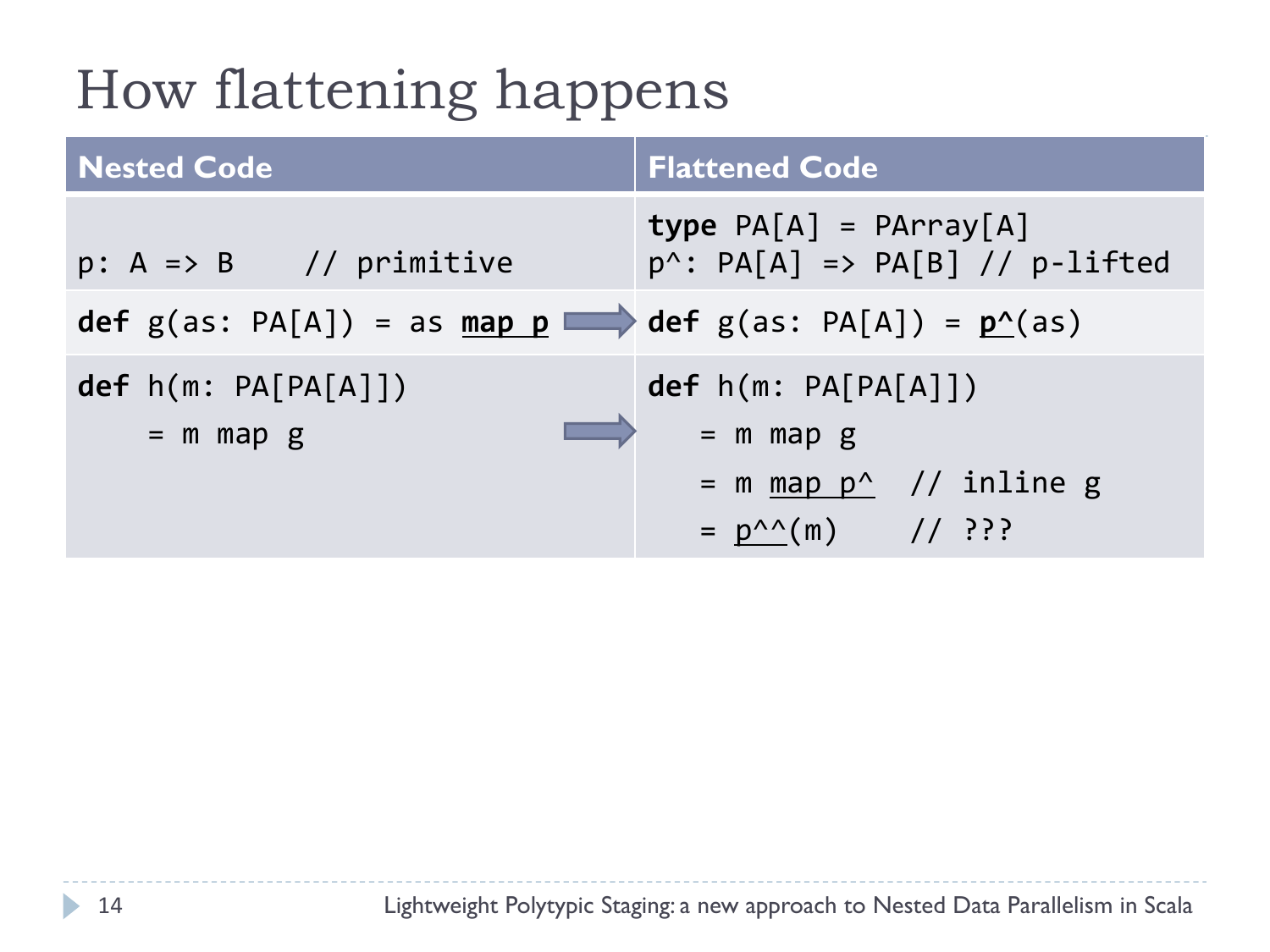## How flattening happens

| <b>Nested Code</b>                                        | <b>Flattened Code</b>                                                                                                        |
|-----------------------------------------------------------|------------------------------------------------------------------------------------------------------------------------------|
| $p: A \Rightarrow B$ // primitive                         | <b>type</b> $PA[A] = PArray[A]$<br>$p^*$ : PA[A] => PA[B] // p-lifted                                                        |
| def $g(as: PA[A]) = as map p$ def $g(as: PA[A]) = p^(as)$ |                                                                                                                              |
| def h(m: PA[PA[A]])<br>$=$ m map g                        | def h(m: PA[PA[A]])<br>$=$ m map g<br>= m <u>map <math>p^{\wedge}</math></u> // inline g<br>$= p^{\wedge \wedge} (m)$ // ??? |

#### **The key insight** (**we don't need p^^**)

**def**  $p^{\wedge \wedge}(m: PA[PA[A]]): PA[PA[A]] =$ unconcat(m,  $p^{\wedge}(\text{concat}(m)))$ )

**def** concat[A](nested: PA[PA[A]]): PA[A] **def** unconcat[A,B](shape: PA[PA[A]], values: PA[B]): PA[PA[B]]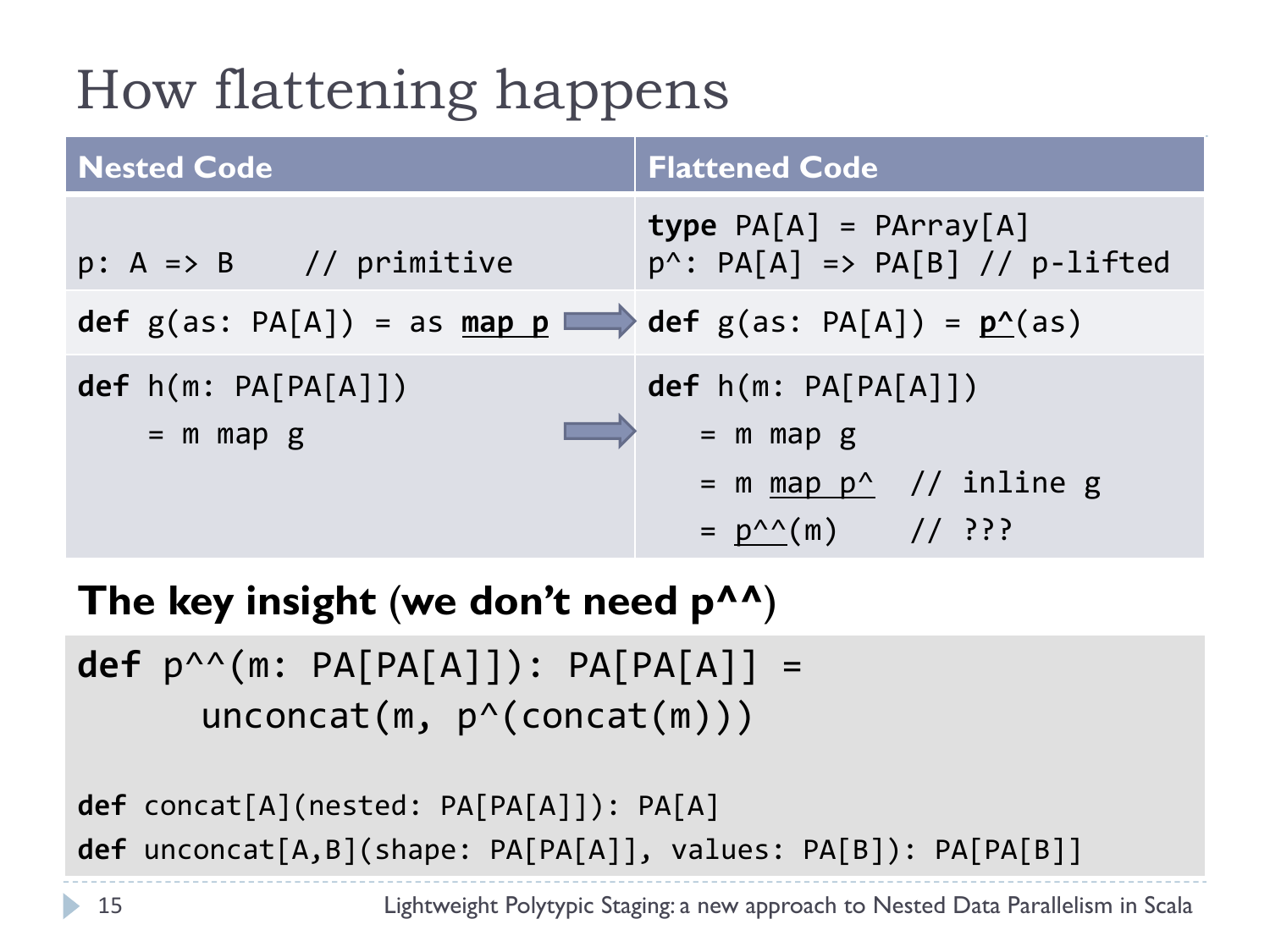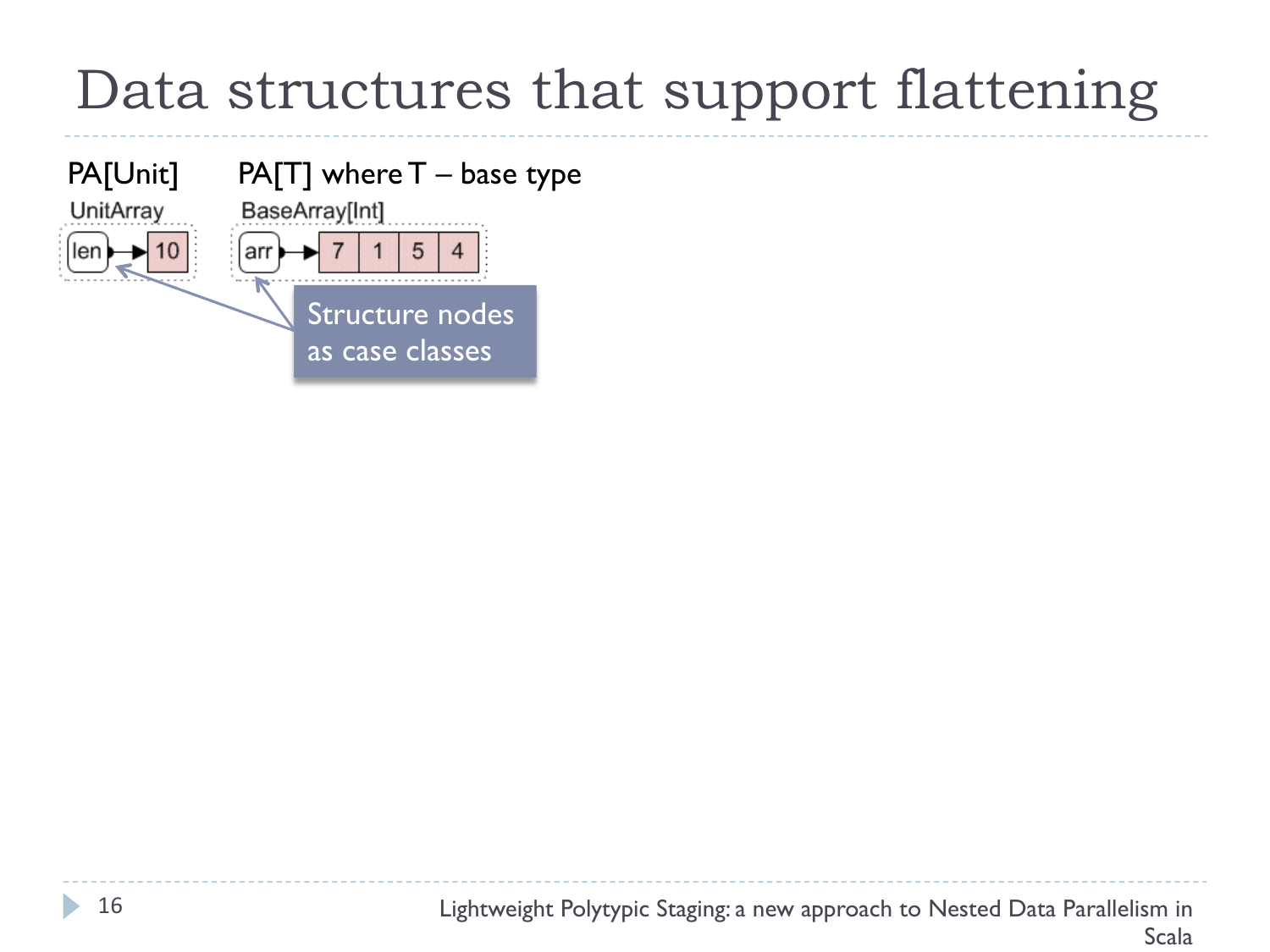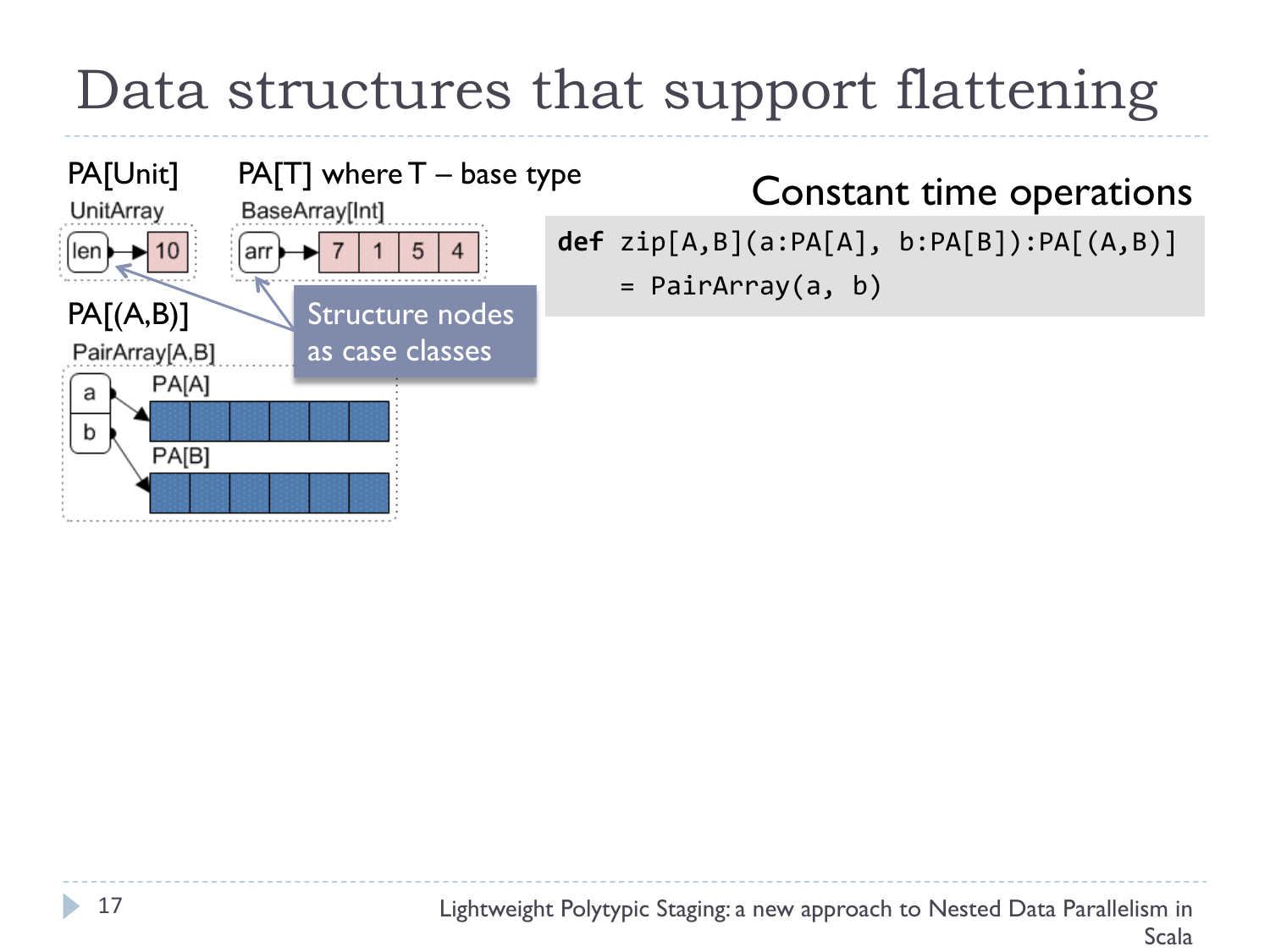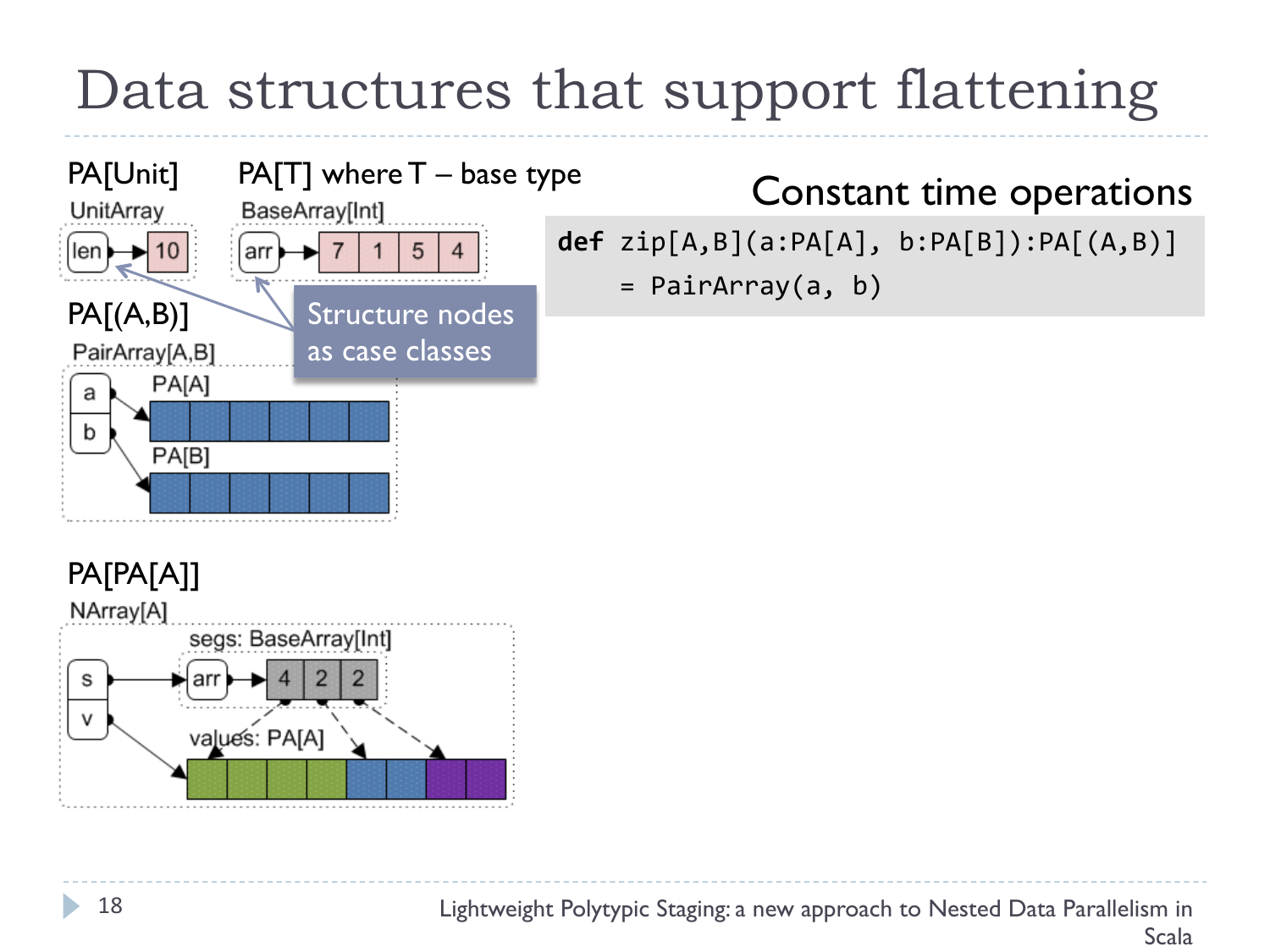$PA[Unit]$  PA $[TT]$  where  $T -$  base type BaseArray[Int] UnitArray  $\blacktriangleright$  7  $len \rightarrow 10$ arr  $PA[(A,B)]$ Structure nodes as case classes PairArray[A,B] PA[A] b PA[B] PA[PA[A]] NArray[A] segs: BaseArray[Int] s values: PA[A]

#### Constant time operations

```
def	zip[A,B](a:PA[A],	b:PA[B]):PA[(A,B)]		
    = PairArray(a, b)
def concat[A](na: PA[PA[A]]): PA[A] =
    na match { case NArray(vs, ) => vs }
def unconcat[A,B](shape:PA[PA[A]],		
                   vs:PA[B]): PA[PA[B]] =shape match {
   			case NArray(_,segs)	=>	
  NArray(vs,segs)		
		}
```
def  $p^{\wedge \wedge}(m: PA[PA[A]]): PA[PA[A]] =$  $unconcat(m, p^(concat(m)))$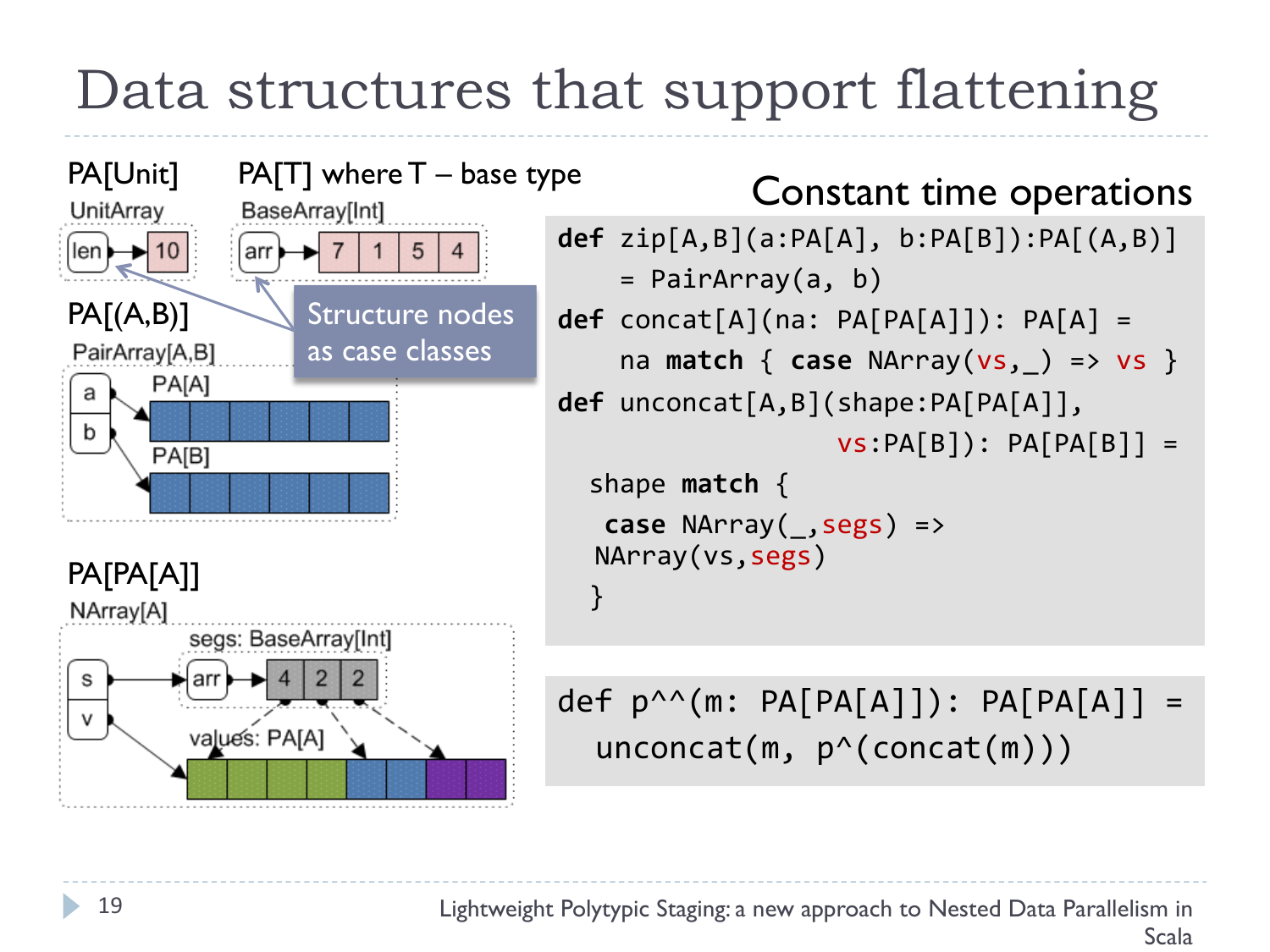## Example (application specific types)



```
type SVector = PArray[(Int,Float)] // parallel array of products
type SMatrix = PArray[SVector] // nested array of rows
```
**type** Vector = PArray[Float] // dense vector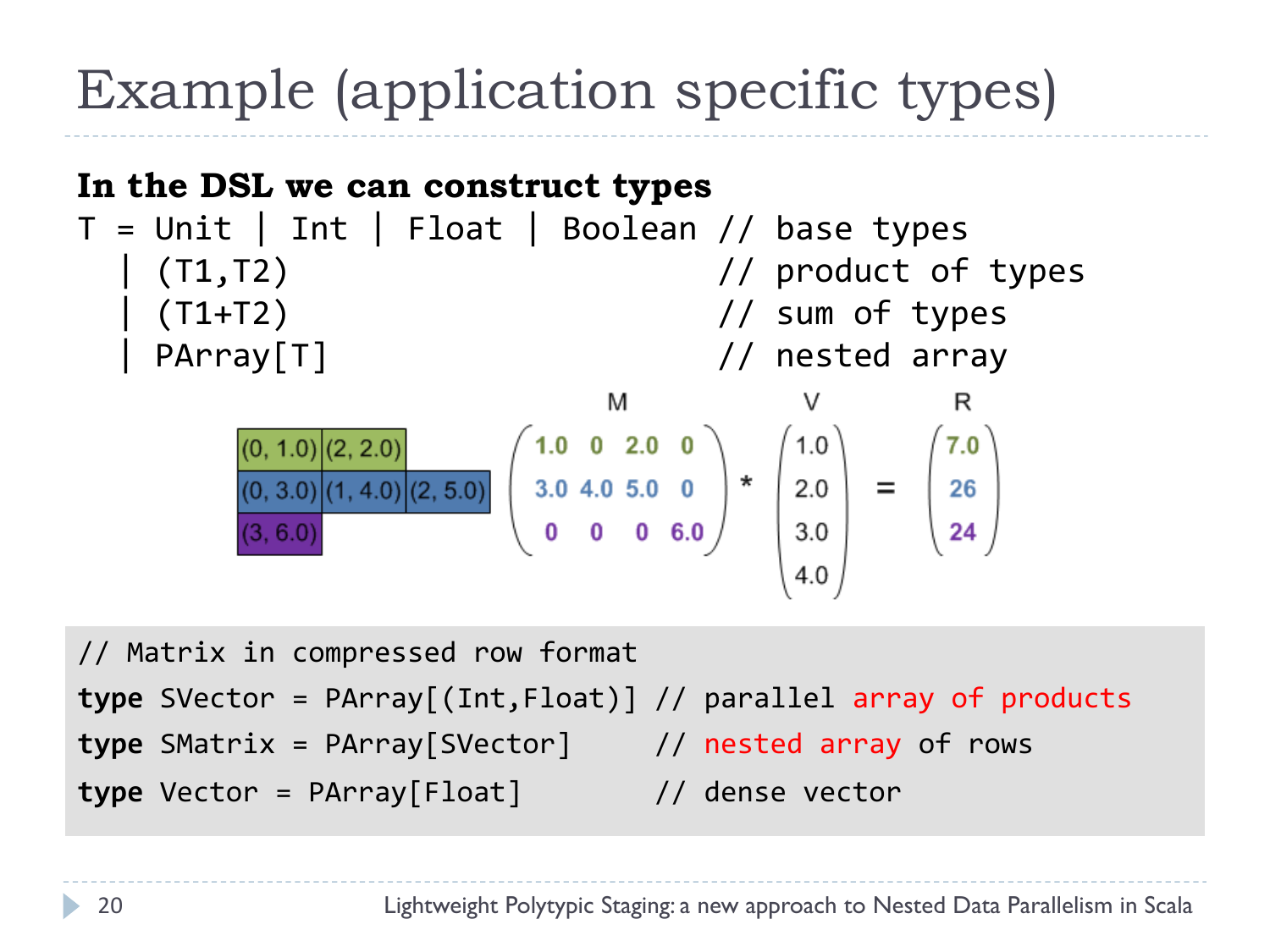#### Example (Sparse Matrix Vector Multiplication)



```
//	Matrix	in	compressed	row	format	
type SVector = PArray[(Int,Float)] // parallel array of products
type SMatrix = PArray[SVector] // nested array of rows
type Vector = PArray[Float] // dense vector
```

```
def sparseVectorMul(sv: SVector, vec: Vector): Float =
      sum(sv map \{ case (i,v) \Rightarrow vec(i) * v \})
def smvm(matr: SMatrix, vec: Vector): Vector =
      for (row <- matr)
           yield sparseVectorMul(row, vec)
                                                         Inner parallelism
                                                        Outer parallelism
```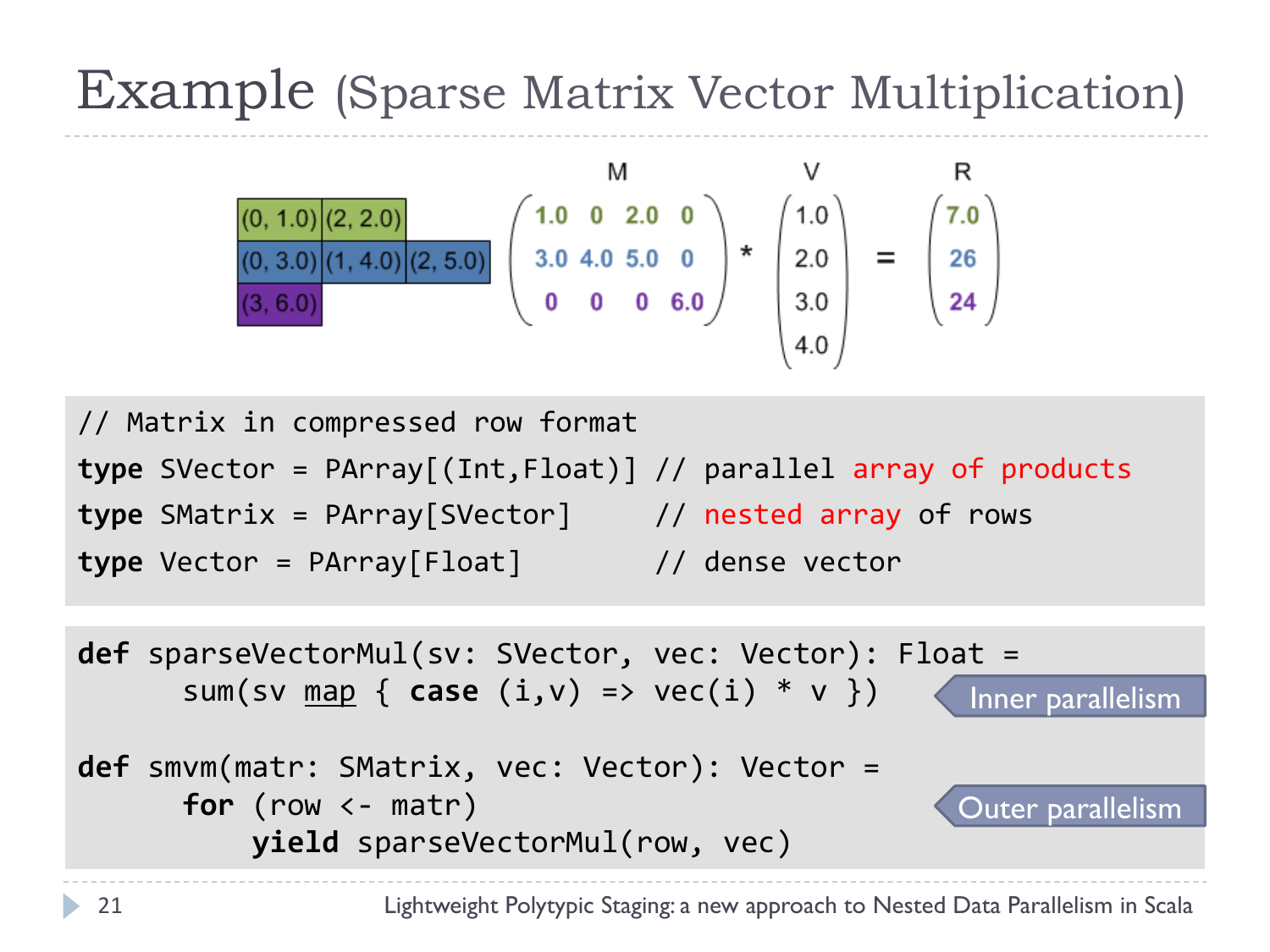#### SMVM vectorized

def sparseVectorMul(sv: SVector, vec: Vector): Float = sum(sv  $map \{ case (i,v) \Rightarrow vec(i) * v \}$ ) def matrixVectorMul(matr: SMatrix, vec: Vector) = for (row <- matr) yield sparseVectorMul(row, vec)

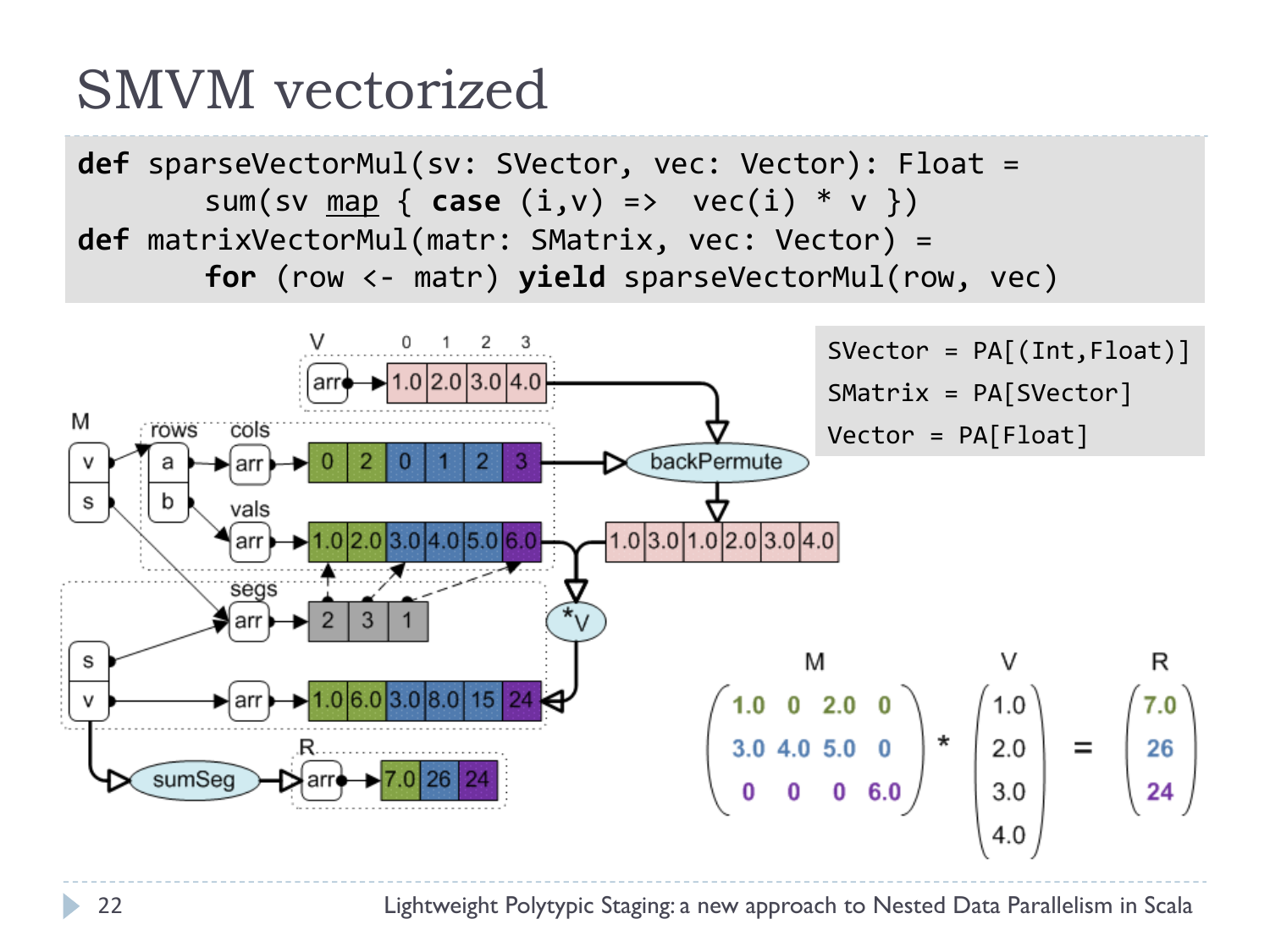## Polytypic Staging

- Uses generic programming to capture domain semantics
- Allows the flattening of the DSL code by staged execution
- ▶ Is based on practical approaches: Scalavirtualized compiler, Polymorphic Embedding and LMS
- **Not limitied to NDP domain**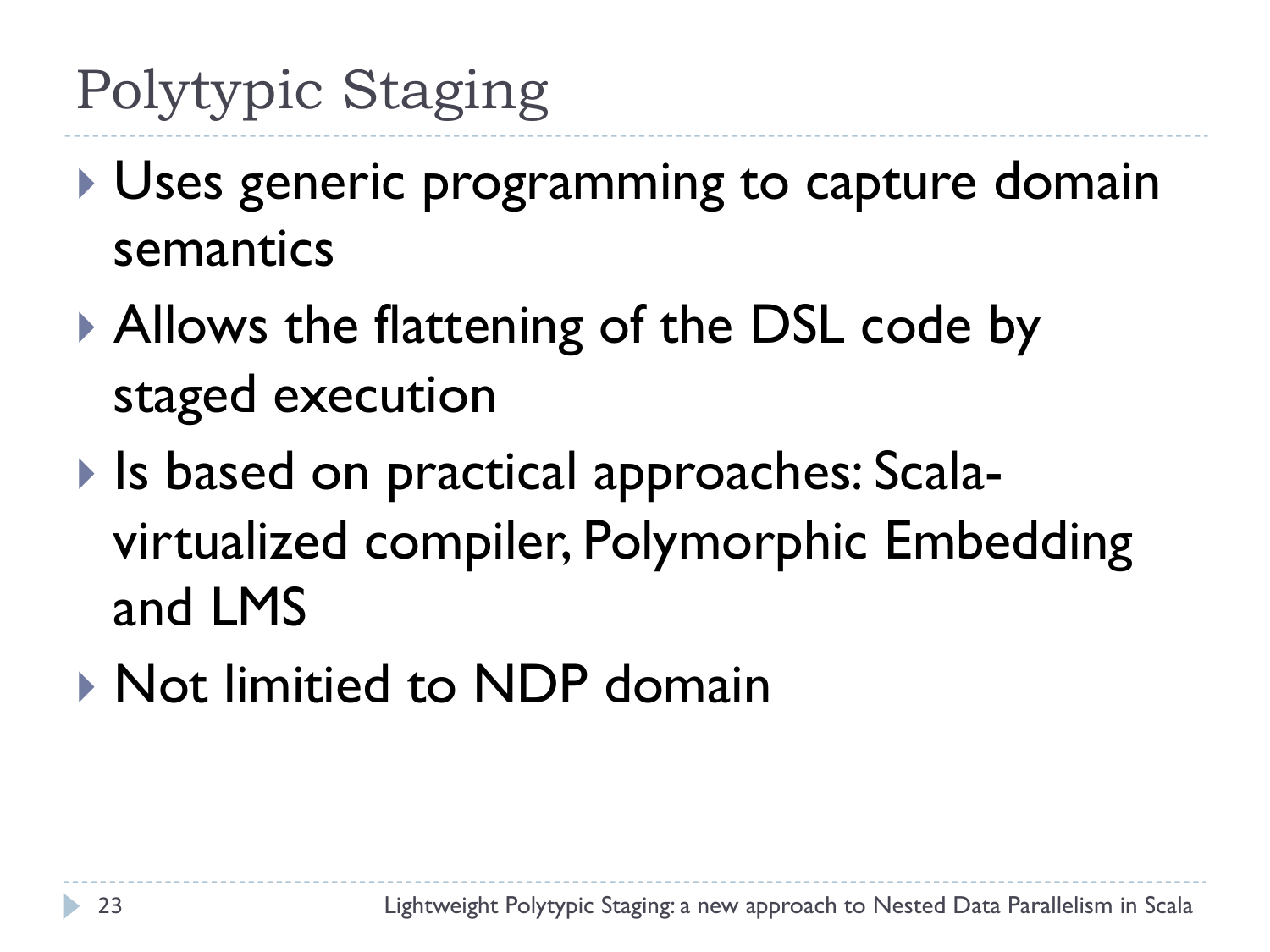### Conclusions

- Nested data parallelism can be implemented in Scala as an embedded polytypic DSL
- $\triangleright$  To support flattening we need both staging and typeindexed data types
- ▶ Lightweight Polytypic Staging (LPS) is a framework for embedding of polytypic DSLs
- ▶ Nested Data Parallelism is a "killer app" for LPS
- WANTED: other polytypic domains?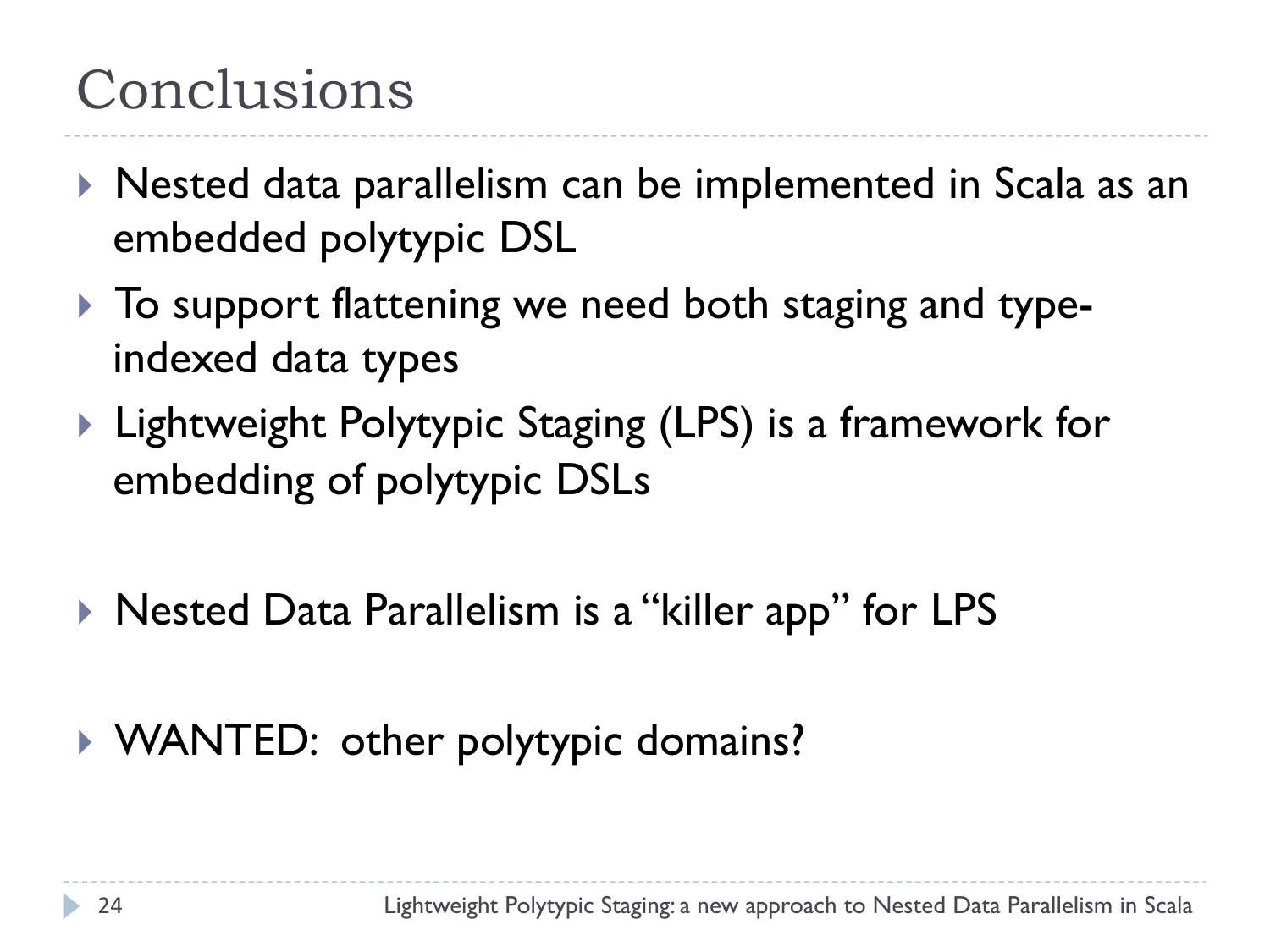[1] Christian Hofer, Klaus Ostermann, Tillmann Rendel, and Adriaan Moors. *Polymorphic embedding of DSLs*. GPCE '08

[2] Tiark Rompf, Martin Odersky. *Lightweight modular staging: a pragmatic approach to runtime code generation and compiled DSLs*. GPCE'10

[3] Bruno C.d.S. Oliveira, Jeremy Gibbons. *Scala for generic programmers.* WGP'08